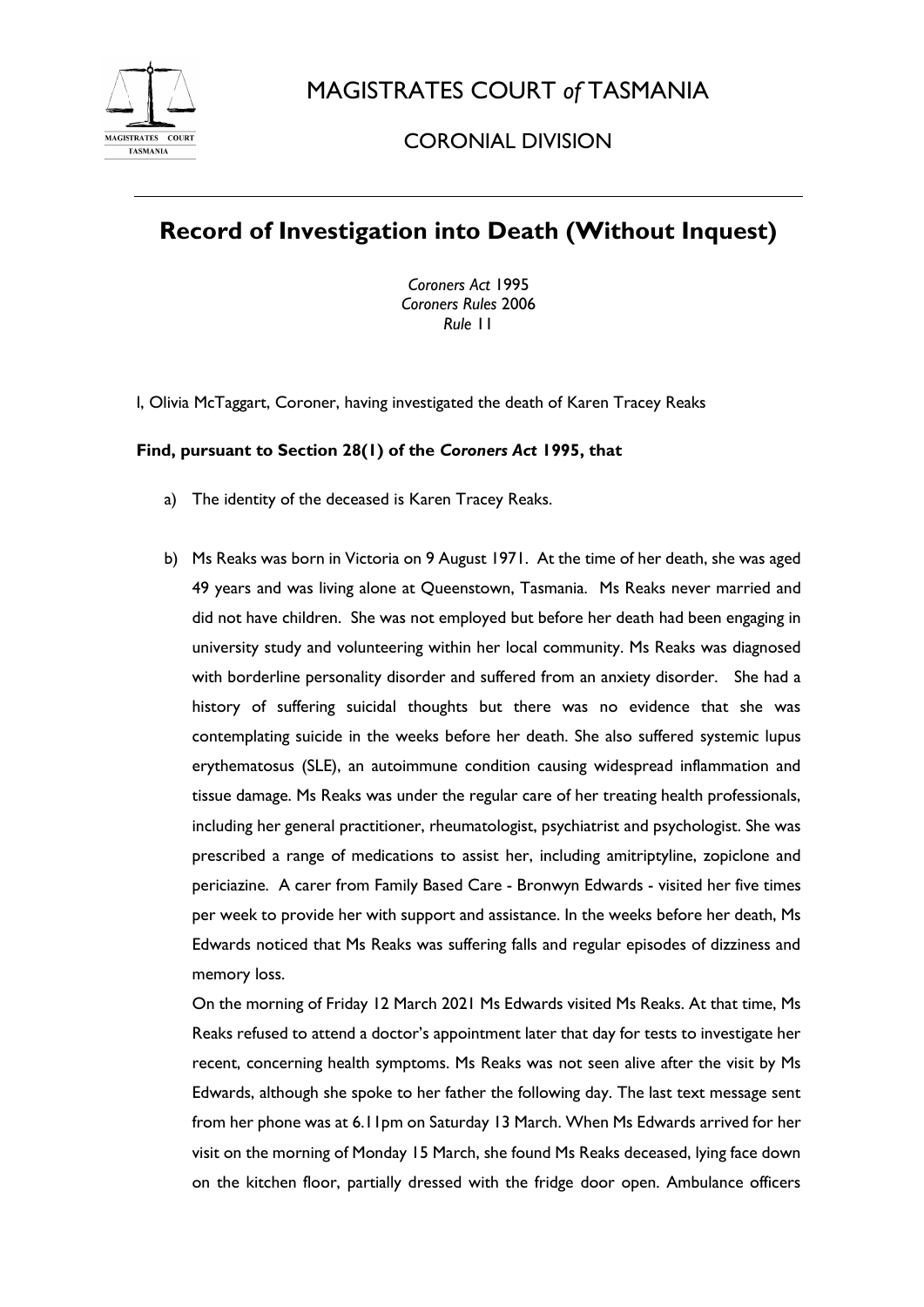arrived and noted that she had been deceased for some time. When police officers attended the scene, they did not identify any suspicious circumstances.

- c) Ms Reaks died as a result of combined prescription drug intoxication. Toxicological testing revealed high levels of her prescription medication (zopiclone, amitriptyline and periciazine) that would have had the combined effect of significantly depressing the central nervous system. Her medical condition, SLE, also contributed to her death.
- d) Ms Reaks died between 13 and 15 March 2021 at Queenstown, Tasmania.

In making the above findings, I have had regard to the evidence gained in the investigation into Ms Reaks' death. The evidence includes:

- The Police Report of Death for the Coroner;
- An opinion of the forensic pathologist who conducted the autopsy;
- Toxicology report regarding analysis of post-mortem blood sample;
- Affidavits confirming life extinct and identification;
- Affidavit of Jeffrey Reaks, father of Ms Reaks;
- Affidavit of Bronwyn Edwards, carer of Ms Reaks; and
- Records from the Queenstown General Practice, including specialist reports.

## **Comments and Recommendations**

I find that Ms Reaks ingested her prescription medication in quantities greater than prescribed. It is quite possible that she did so with the intention of ending her life. About five months before her death, she had told her psychiatrist that she would consider "storing her pills" for the purpose of a deliberate overdose. However, there was no evidence after that time that she intended to take such action and I cannot make a positive finding of suicide.

Alternatively, it is possible that she took excess medication to relieve psychological symptoms but without suicidal intention. The scene of death tends to suggest that she had not planned her death. I note that Ms Reaks had been advised by her doctor before her death to cease taking amitriptyline, one of the substances found in her blood after her death.